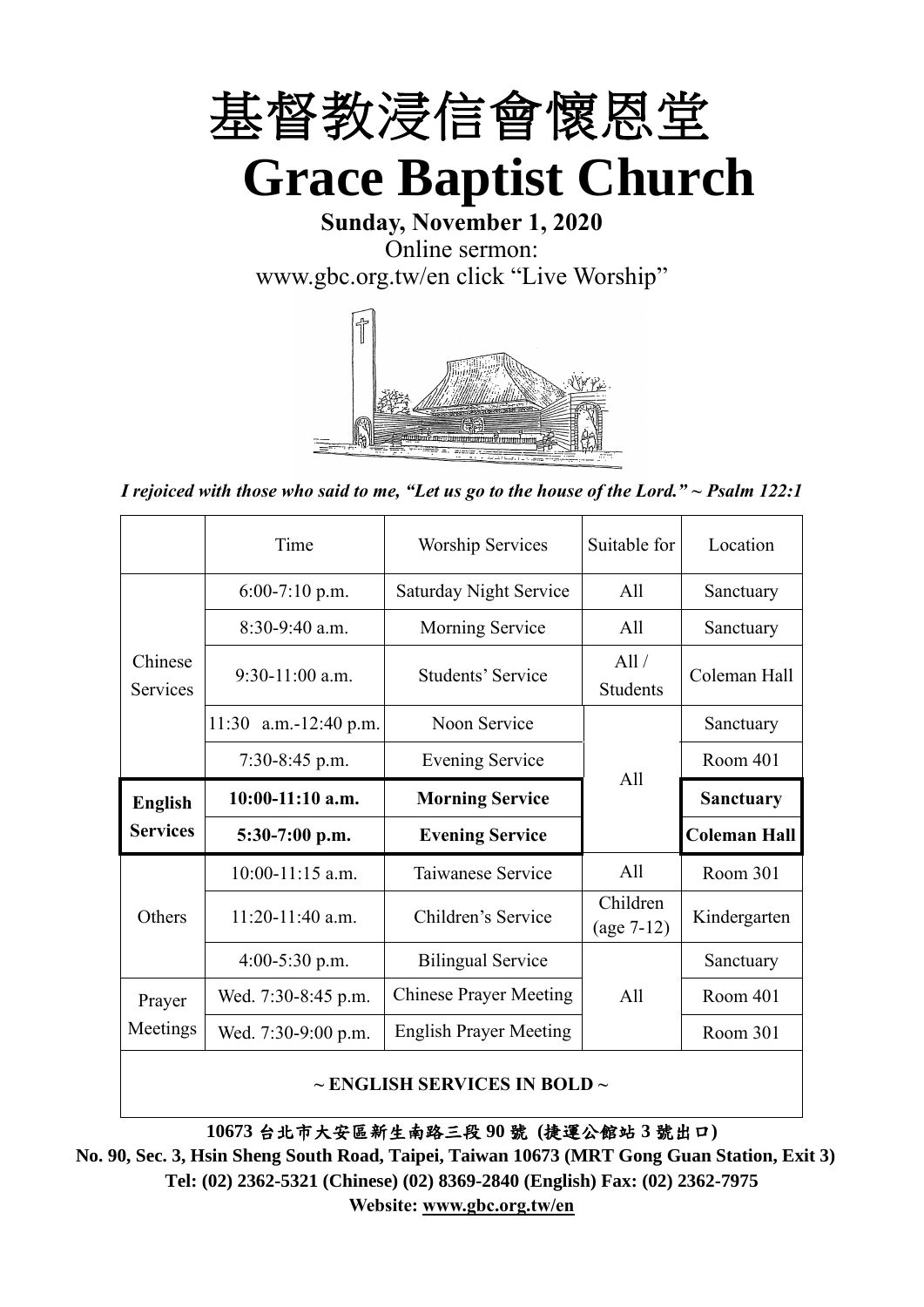#### **Welcome to Grace Baptist Church English Congregation. Thank you for choosing to worship with us and celebrate the glory of our Lord.**

|                                                                                                 |                                    | Morning Worship Service - 10:00 a.m.<br><b>Sunday, November 1, 2020 (Sanctuary)</b>                             |                                                     |
|-------------------------------------------------------------------------------------------------|------------------------------------|-----------------------------------------------------------------------------------------------------------------|-----------------------------------------------------|
| Prelude<br>Greeting/Prayer                                                                      |                                    |                                                                                                                 | Vicky Lin<br>Cherrie Lim                            |
| Worship through Music<br>Pastoral Prayer                                                        |                                    | "Living Hope"                                                                                                   | Pastor Nick Brideson                                |
| Worship through Music                                                                           |                                    | "With All My Heart"<br>"Ancient Words"                                                                          | Cherrie Lim                                         |
| <b>Offertory Prayer</b><br>Doxology<br>Lord's Supper                                            | Tithes and Offerings/Special Music | "Quiet Alleluia"                                                                                                | Paul Han<br>Handbell Choir                          |
| Missions Offering<br>Pray for Our Church                                                        |                                    |                                                                                                                 | Minister Priscilla Liao                             |
| <b>Scripture Reading</b><br>Message<br><b>Response Song</b><br><b>Benediction</b>               |                                    | Psalm 119:1-11<br>Committed to His Word<br>"Thy Word"                                                           | Pastor Nick Brideson                                |
| Welcome<br>Closing Song<br>Postlude                                                             |                                    | "As the Lord Is with Us"                                                                                        | Cherrie Lim<br>Vicky Lin                            |
| Wear a mask<br>before entering<br>the Cry Room.                                                 |                                    | Nursery care is available in the "Cry Room" at the back of<br>the Sanctuary during the Morning Worship Service. |                                                     |
|                                                                                                 |                                    |                                                                                                                 |                                                     |
|                                                                                                 |                                    | Evening Worship Service – 5:30 p.m.                                                                             |                                                     |
| Prelude<br>Prayer                                                                               |                                    | Sunday, November 1, 2020 (Coleman Hall)                                                                         | Vicky Lin<br>Minister Kevin Wang, Leader            |
| Worship through Music<br>Greeting                                                               |                                    | "Saved My Soul"                                                                                                 | Minister Priscilla Liao                             |
| Pastoral Prayer<br>Worship through Music                                                        |                                    | "All Creatures of Our God and King"<br>"O Lord My Rock and My Redeemer"                                         | Pastor Nick Brideson<br>Minister Kevin Wang, Leader |
| <b>Offertory Prayer</b><br>Tithes and Offerings<br>Lord's Supper                                |                                    | "Hear the Call of the Kingdom"                                                                                  | <b>Grant Burgess</b>                                |
| Missions Offering<br>Pray for Our Church                                                        |                                    |                                                                                                                 | Minister Priscilla Liao                             |
| <b>Scripture Reading</b><br>Message<br><b>Response Song</b><br><b>Closing Prayer</b><br>Welcome |                                    | Psalm 119:1-11<br>Committed to His Word<br>"Speak O Lord"                                                       | Pastor Nick Brideson                                |

#### **Our Vision Is to Spread the Gospel**

To achieve this, we aim:

⚫ To become a house of prayer

- ⚫ Through prayer, to build the body of Christ
- ⚫ From the body, to do the work of mission in Taipei, Taiwan, and neighboring countries *"but you will receive power when the Holy Spirit has come upon you; and you shall be My witnesses both in Jerusalem, and in all Judea and Samaria,*

*and even to the remotest part of the earth." -* Acts 1:8 (NASB)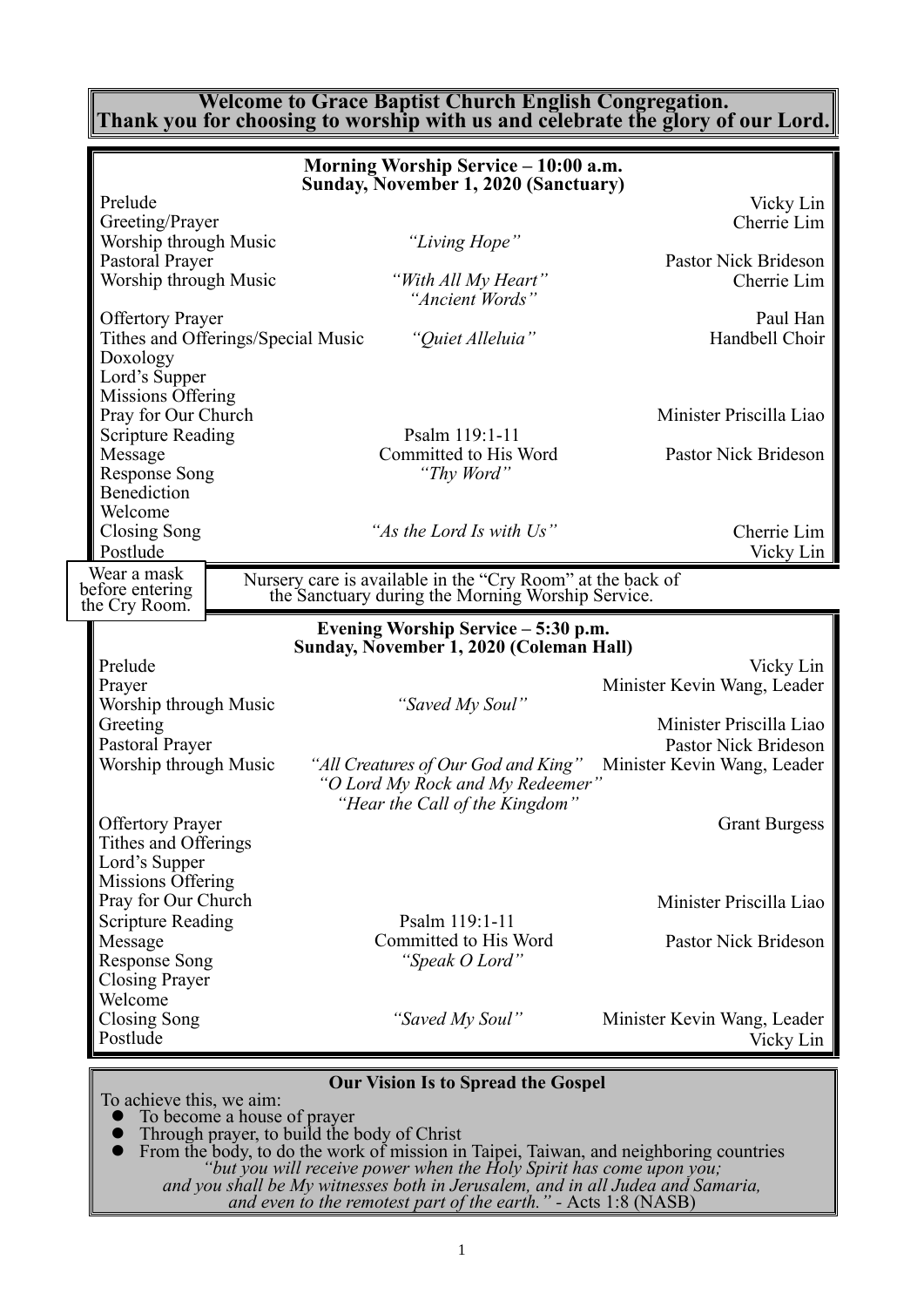# **Sermon Topic: Committed to His Word Scripture: Psalm 119:1-11**

## **Speaker: Pastor Nick Brideson November 1, 2020**

#### **Scripture: Psalm 119:1-11 (NASB)**

**<sup>1</sup>**How blessed are those whose way is blameless, Who walk in the law of the LORD. **<sup>2</sup>** How blessed are those who observe His testimonies, Who seek Him with all their heart. <sup>3</sup> They also do no unrighteousness; They walk in His ways. **<sup>4</sup>** You have ordained Your precepts, That we should keep them diligently. **<sup>5</sup>** Oh that my ways may be established To keep Your statutes! **<sup>6</sup>** Then I shall not be ashamed When I look upon all Your commandments. **7** I shall give thanks to You with uprightness of heart, When I learn Your righteous judgments. **8** I shall keep Your statutes; Do not forsake me utterly! **<sup>9</sup>** How can a young man keep his way pure? By keeping it according to Your word. **<sup>10</sup>** With all my heart I have sought You; Do not let me wander from Your commandments. **<sup>11</sup>** Your word I have treasured in my heart, That I may not sin against You.

#### **Notes:**



### **Sermon Next Sunday,** *November 8***:**

| <b>Speaker</b>                                                                                                                           | <b>Topic</b>            | <b>Bible Text</b> |  |  |
|------------------------------------------------------------------------------------------------------------------------------------------|-------------------------|-------------------|--|--|
| Minister Kevin Wang                                                                                                                      | Committed to His Church | Romans 12         |  |  |
| Study the Bible text ahead and you will get more from the sermon.<br>You are welcome to join one of the Sunday classes listed on page 6. |                         |                   |  |  |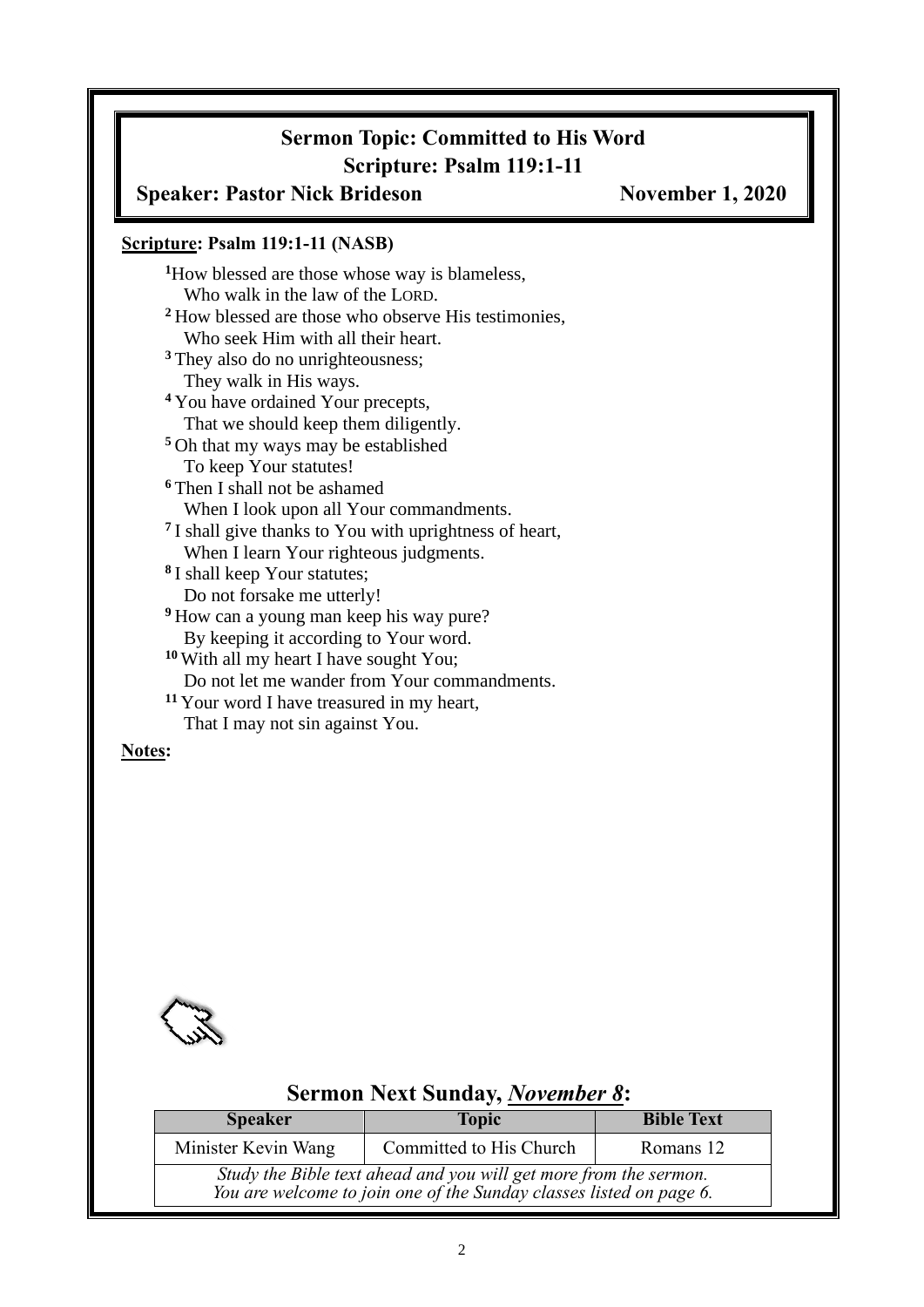# **Wednesday Night Prayer Meeting**

*"My house shall be called a house of prayer" (Matthew 21:13)*

Let us be a church of prayer. Come and pray with brothers and sisters in Christ 7:30 - 9:00 p.m. every Wednesday in Room 301. Go directly to the physical Prayer Meeting or email Minister Priscilla (priscilla@gbc.org.tw) for how to join the Zoom Prayer Meeting. Email prayer requests to Minister Priscilla.

Prayer Focus for this coming Wednesday:

| 1st Week                       | 2nd Week               | 3rd Week        | 4th Week | 5th Week  |
|--------------------------------|------------------------|-----------------|----------|-----------|
| <b>Caring/Healing/Families</b> | <b>Church Ministry</b> | <b>Missions</b> | The Lost | The World |

# **Next Baptism: January 31, 2021**



The English Congregation will have its next Baptism Service from 5:30 to 7:00 p.m. on January 31, 2021 in the Sanctuary.

On that day we will pray for the lost during the Morning Service. The Evening Service will be the Baptism Service when, in addition to the baptisms, we will offer a Gospel message and invite non-believers to accept Christ. Please invite

your family, friends, classmates and colleagues.

**Please follow these steps to apply for baptism --**

- 1.Attend the course "Christianity 101" as preparation for baptism. This class is in the Mount of Olives Room at 11:30 a.m. each Sunday. It introduces participants to the basics of Christianity. Anyone is welcome to attend, but candidates for baptism must complete this class before being baptized.
- 2.Attend "New Members' Class"- a one-hour class that is currently held every 3 months. The next New Members' class is on Sunday, December 20, from 3 to 4 p.m. in Room 307. During that class, we will talk about what it means to be a member of Grace Baptist Church, what we believe, our church strategy and our purpose.
- 3.Testimony about 300-500 words (written)
- 4.Interview 1 hour individual interview

## **COVID-19 Precautions**

- Wearing a mask to cover the nose and mouth is required inside GBC. If you are not able to wear a mask, you are invited to join worship online.
- Temperatures will be taken when you enter GBC. (Please enter through GBC front door. Back door is for *exit* only.) The gate from the coffee deck (next to the sushi restaurant) will be open for people leaving GBC immediately after the morning service.

All meetings should keep an attendance record. The leader should keep the record for at least one month in case it is needed.

- ➢ No buffet-style food in groups/meetings inside GBC. (Only lunch boxes or food in sealed packages. Drinks must be in individual containers.)
- $\triangleright$  Fill out the seating form when joining a worship service. (Family members can sit together and fill out one form with one seat number to include all members.)
- $\triangleright$  Take your bullet the home or put it in boxes marked "Bulletin RECYLE".
- ➢ No one should attend GBC who has been out of Taiwan in the last 2 weeks.
- $\triangleright$  See a doctor if you have a fever and cough.
- ➢ The government asks all people to not travel overseas. All people who arrive in Taiwan from overseas MUST self-quarantine for 14 days. During your quarantine, GBC welcomes you to join our worship via the Internet.

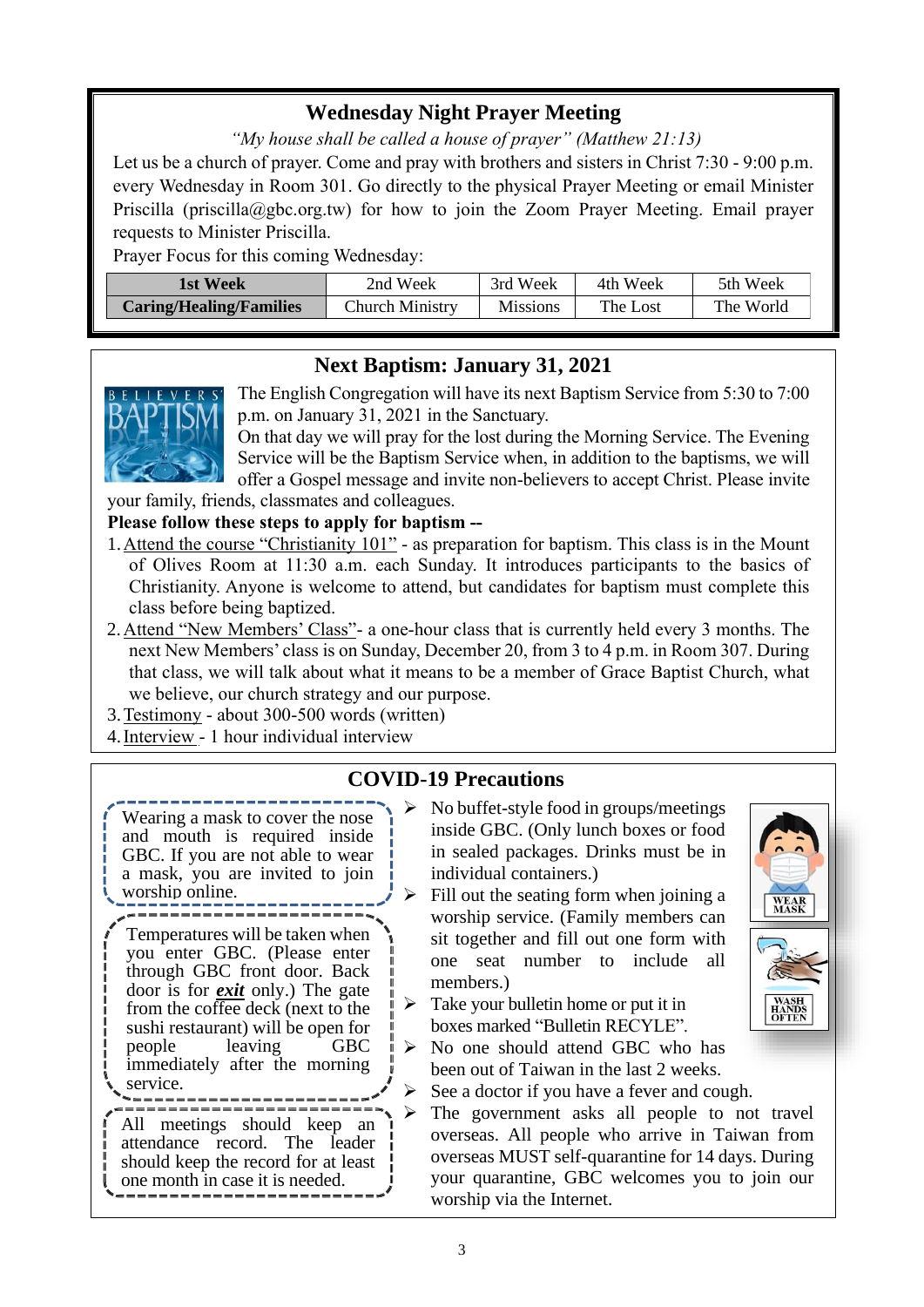## **Ethiopian Students Group Starts Thursday November 5**

*"and let us consider how to stimulate one another to love and good deeds, not forsaking our own assembling together, as is the habit of some, but encouraging one another; and all the more as you see the day drawing near." -* Hebrews 10:24-25

The Ethiopian Students Group's main purpose is to worship God and build close relationships with one another and with God through prayer and Bible study.

Starting *November 5,* the group will meet weekly on *Thursdays from 4:00 to 5:30 p.m. in*

*Room 307*, to study the Gospel of John. If you have any question, please contact the leader Abex at: [abex98@gmail.com.](mailto:abex98@gmail.com)

## **Young Adults Fellowship: Next Meeting This Saturday,** *November 7*

Young Adults Fellowship is for young adults from the age of 20-35 to study God's Word and grow together.



It meets on  $1<sup>st</sup>$  and  $3<sup>rd</sup>$  Saturdays from 4:30 to 6:00 p.m. in WanFu 22 (next to GBC building). Please join the Fellowship directly.

Contact Minister Kevin Wang at  $k$ evin $@$ gbc.org.tw if you need more information.

# **NTU Friday English Conversation Group**

The NTU Friday English Conversation Group meets every Friday afternoon at 12:20 p.m. on the NTU campus, Electrical Engineering Building 2, Room 102 during the school year. It is open to all students, regardless of religion and background.

We have lunch together (GBC provided) and watch movies in English (which are divided into parts and shown over several weeks). We then break into small groups for discussion about the movie or other relevant topics. The group is a great place to make friends and have great discussion in English. For more information, please contact Roy at: [roytreur@gmail.com.](mailto:roytreur@gmail.com)

# **Chinese Young Professional Seminar Invitation**

The Chinese Young Professional Seminar will be held at 1:30 p.m. on Sunday, November 29 in Coleman Hall. Registration is required.

**Speaker:** Professor Rebecca Chang

**Title:** Lighten Up! Young Adult Career Planning

The speaker Rebecca Chang has a rich and successful career. She is currently a professor at Feng Chia University and a director of World Vision. She used to serve as a professorlevel expert and advisory committee member at National Taiwan University of Science and Technology. Her teaching areas are: Creative Thinking and Problem Analysis, Business Administration (IMBA and EMBA courses). Before taking up the teaching position, she worked as Chief Marketing Officer of Delta Electronics; General Manager of Google Taiwan, Hong Kong and Macau Business; Senior Director of Taiwan Mobile; Head of International Product Division of Handspring in the United States, Head of Microsoft Windows and Education Market in Taiwan.

All are welcome to join. You may also invite friends who are interested to join. Seats are limited. Please scan the QR Code to register online.

Before the speaking, there are exquisite lunch boxes and Starbucks coffee. Cost for each participant is NT 50 to be paid on site.

# **Honoring Seniors**

Last Sunday was Senior's Day. GBC wishes to honor our senior members with a gift and our greatest appreciation. Gifts are available TODAY from 9:30 a.m to 1:30 p.m. at GBC front entrance. People over 70 years old AND officially registered GBC members can register to get the gift with ID or health ID.



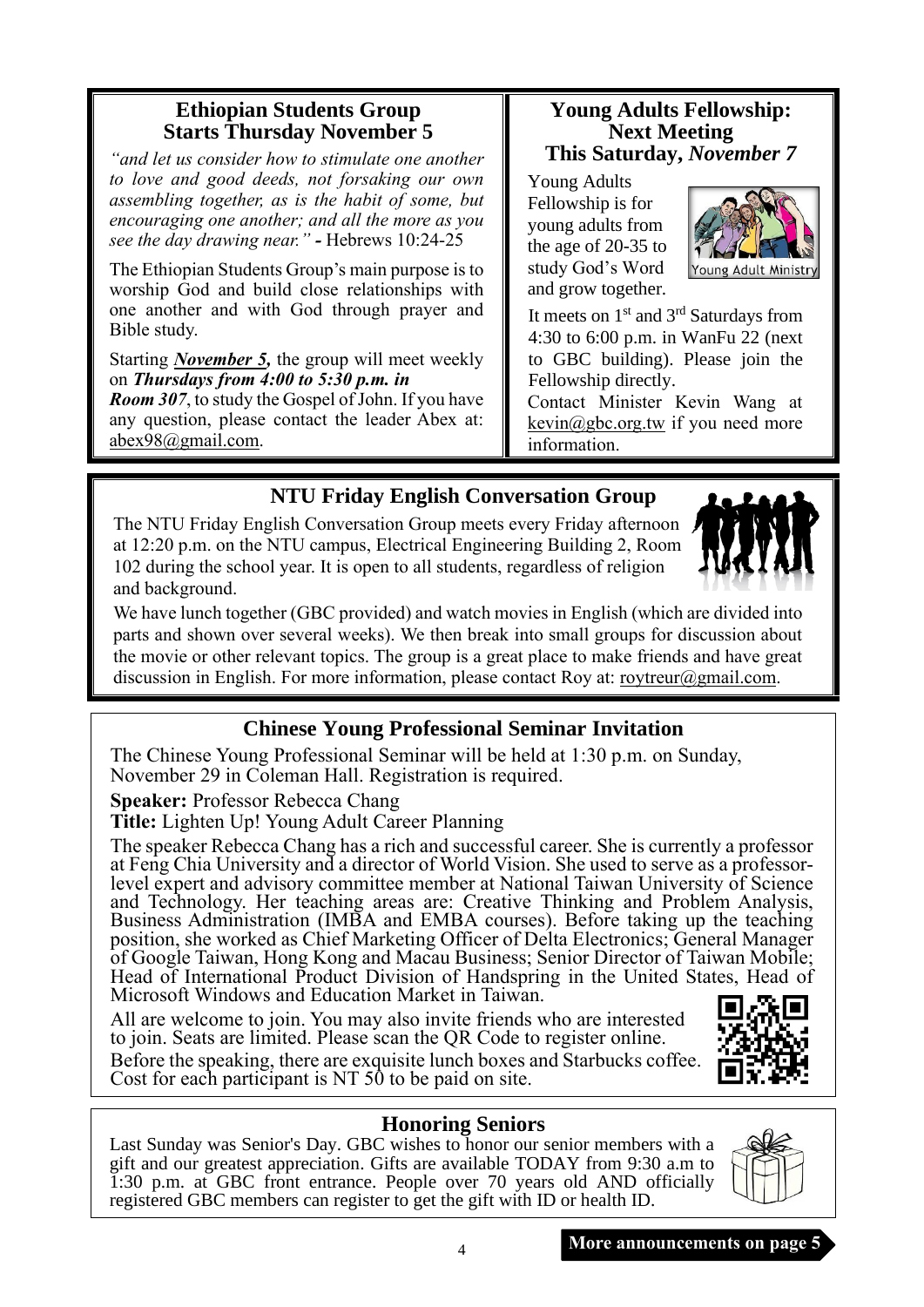# **Mabuhay Fellowship**

Today, November 1, at 2 p.m. in Basement Room B05, the Mabuhay Fellowship will have a Tagalog Bible study. All nationals who speak Tagalog are welcome.

On November 15, Wycliffe missionary Winston Chiu will speak on the Holy Spirit, based on the Book of John. All are welcome.

The Mabuhay Fellowship comprises Filipinos aiming to share God's love and light through worship, prayer, Bible study, fellowship, gospel sharing, and ministry.

■ **Women's Breakfast Group:** Meets monthly every 2nd and 4<sup>th</sup> Saturdays from 8:30 to 10:30 a.m. It is a time for fellowship, sharing a meal and sharing our lives. We sing worship songs to the Lord and delve into God's Word.

- $\triangleright$ Physical meeting is on the 2<sup>nd</sup> Saturday (Next physical meeting: *November 14.)*
- $\blacktriangleright$  Online Zoom meeting is on the 4<sup>th</sup> Saturday (Next Zoom meeting: *November 28*.)

All ladies are welcome to join. If interested, please email the leader Johanna Ferng: [joeym.vanderwerf@gmail.com.](mailto:joeym.vanderwerf@gmail.com)



- **Issues with Our Website:** Please follow the instructions listed on GBC website home page: https://www.gbc.org.tw/en
- Be Careful of Fake Emails: For details see GBC website home page: https://www.gbc.org.tw/en
- **Evergreen Bilingual Fellowship:** Evergreen Fellowship meets every Saturday night, from 6:00 to 8:00 p.m. in GBC. To join, please email: [wistlesliang@hotmail.com.](mailto:wistlesliang@hotmail.com)

| <b>English Congregation Leagers</b>                                                                                                                                                                                                                                                                                                                                                                                                                                                                                                                                 |                                                                                                                                                                                                                                                                                                                                                                                                                               |                                                                                                                                                                                                                                                                                                                                                                                                                                                                                                          |                                                                                                                                                                                                                                                                                                                                                                        |                                                                                                                                                                                                                                                                                                            |  |
|---------------------------------------------------------------------------------------------------------------------------------------------------------------------------------------------------------------------------------------------------------------------------------------------------------------------------------------------------------------------------------------------------------------------------------------------------------------------------------------------------------------------------------------------------------------------|-------------------------------------------------------------------------------------------------------------------------------------------------------------------------------------------------------------------------------------------------------------------------------------------------------------------------------------------------------------------------------------------------------------------------------|----------------------------------------------------------------------------------------------------------------------------------------------------------------------------------------------------------------------------------------------------------------------------------------------------------------------------------------------------------------------------------------------------------------------------------------------------------------------------------------------------------|------------------------------------------------------------------------------------------------------------------------------------------------------------------------------------------------------------------------------------------------------------------------------------------------------------------------------------------------------------------------|------------------------------------------------------------------------------------------------------------------------------------------------------------------------------------------------------------------------------------------------------------------------------------------------------------|--|
|                                                                                                                                                                                                                                                                                                                                                                                                                                                                                                                                                                     |                                                                                                                                                                                                                                                                                                                                                                                                                               | English Pastor: Nick Brideson                                                                                                                                                                                                                                                                                                                                                                                                                                                                            |                                                                                                                                                                                                                                                                                                                                                                        |                                                                                                                                                                                                                                                                                                            |  |
| <b>Pastor Nick Brideson</b>                                                                                                                                                                                                                                                                                                                                                                                                                                                                                                                                         | Minister Priscilla Liao                                                                                                                                                                                                                                                                                                                                                                                                       |                                                                                                                                                                                                                                                                                                                                                                                                                                                                                                          | Minister Kevin Wang                                                                                                                                                                                                                                                                                                                                                    |                                                                                                                                                                                                                                                                                                            |  |
| Children's<br><b>Adult Education</b><br>AM Worship<br>Education/Caring<br>/Mission                                                                                                                                                                                                                                                                                                                                                                                                                                                                                  |                                                                                                                                                                                                                                                                                                                                                                                                                               | PM Worship                                                                                                                                                                                                                                                                                                                                                                                                                                                                                               |                                                                                                                                                                                                                                                                                                                                                                        | Youth/Fellowship                                                                                                                                                                                                                                                                                           |  |
| <b>Adult Education</b><br>Nick Brideson<br>nick@gbc.org.tw<br><b>Foreign Mission:</b><br><b>Medical/Dental Team</b><br>Armand Lim<br>rmanlim@yahoo.com<br><b>VBS</b> Team<br>Priscilla Liao<br>$priscilla(\partial gbc.org.tw)$<br><b>Taiwan Mission:</b><br><b>TaiTung Team</b><br>Cherrie Gow Lim<br>cvgow@yahoo.com<br><b>Orphanage Ministry</b><br>Julie Chen<br>yuling0914@gmail.com<br><b>NTU Friday English</b><br><b>Conversation Group</b><br>Roy Treurnicht<br>roytreur@gmail.com<br><b>Ethiopian Students Group</b><br>Abex Yohannes<br>abex98@gmail.com | <b>Morning Music</b><br>Cherrie Gow Lim<br>cvgow@yahoo.com<br><b>Morning Greeters</b><br>Chien Ferng<br>cferng@gmail.com<br><b>Adult Choir</b><br><b>Hand Bell Choir</b><br>Juliet Jao<br>lenyinjao@gmail.com<br><b>Hallel Singers</b><br>Cherrie Gow Lim<br>cvgow@yahoo.com<br><b>Morning Fellowship Tea</b><br>Yuri Shih<br>yuchen phone@hotmail.com<br><b>Morning Multimedia</b><br>Vicky Lin<br>gbcmorningmedia@gmail.com | <b>Cryroom Children's</b><br><b>Care Ministry</b><br>Abby Tu<br>abbbytu@gmail.com<br><b>Preschool</b><br>Joanna Peng<br>Joanna1285@hotmail.com Evening Multimedia<br><b>AWANA Spark</b><br>Group<br>Crystal Turner<br>elisayeh@yahoo.com<br><b>AWANA T&amp;T Group</b><br>Ming Lai<br>minglai88@gmail.com<br><b>Prayer Ministry</b><br>Priscilla Liao<br>priscilla@gbc.org.tw<br><b>Hospital Visitation</b><br>Amanda Lou<br>lou.amanda@gmail.com<br><b>Small Groups</b><br>Women<br>General<br>Ministry | <b>Evening Music Team</b><br>Alex Chen<br>gbceworshipteam@gmail.com above)<br><b>Evening Greeters</b><br>Vicky Kuo<br>asiaglobe999@gmail.com<br>Jusak Tandean<br>jtandean@yahoo.com<br><b>Evening Tea / Baptism</b><br><b>Celebration Fellowship</b><br>Michelle Cheng<br>yealincheng@yahoo.com<br><b>Baptism Support</b><br>Aline Kao<br>$aline(\partial gbc.org.tw)$ | <b>Trinity Youth</b><br>(Grade 7 and<br>Grant & Kirsten<br><b>Burgess</b><br>grantburgess@live.co.za<br><b>Mabuhav Fellowship</b><br>Ava Zamora<br>avazam@yahoo.com<br><b>Young Adults</b><br>Fellowship<br>Kevin Wang<br>kavin@gbc.org.tw<br><b>Small Groups</b><br>Youth<br><b>Students</b><br>Parenting |  |
| <b>Secretarial staff</b><br>SueJenny Hsu<br>suejenny@gbc.org.tw                                                                                                                                                                                                                                                                                                                                                                                                                                                                                                     | Stella Chen (part-time)<br>stella@gbc.org.tw                                                                                                                                                                                                                                                                                                                                                                                  | Deacon<br>Michael Huang<br>mhuang500@yahoo.com                                                                                                                                                                                                                                                                                                                                                                                                                                                           |                                                                                                                                                                                                                                                                                                                                                                        | <b>Alternate Deacon</b><br>Armand Lim<br>rmanlim@yahoo.com                                                                                                                                                                                                                                                 |  |

## **English Congregation Leaders**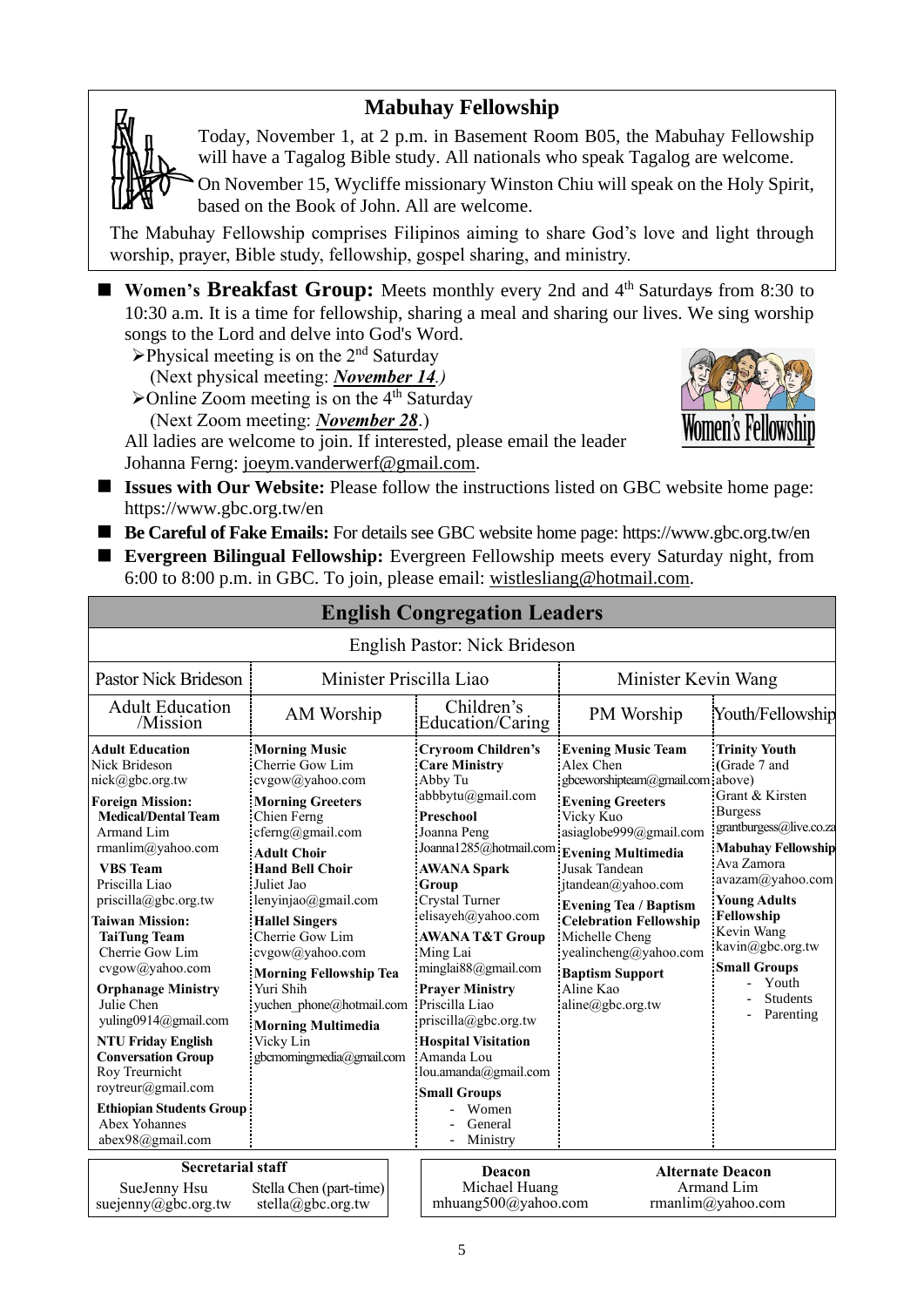|                                                  | $\star\star$ Sunday School Information – Join a class directly $\star\star$ |                                                                                      | To go to either<br>the Calvary or<br><b>Mount of Olives</b> |
|--------------------------------------------------|-----------------------------------------------------------------------------|--------------------------------------------------------------------------------------|-------------------------------------------------------------|
| <b>Class</b>                                     | rooms: Take the                                                             |                                                                                      |                                                             |
| <b>Beginning Christian Life</b>                  |                                                                             |                                                                                      | stairs by the front<br>$\text{ desk}, \text{2.5th floor}$   |
| Alpha – New and non-Christians                   | 11:30 a.m.                                                                  | <b>Calvary Room</b>                                                                  |                                                             |
| Christianity 101 - required for baptism          | $11:30$ a.m.                                                                | <b>Mount of Olives</b>                                                               |                                                             |
| <b>Maturing Christians</b>                       |                                                                             |                                                                                      |                                                             |
|                                                  | 9:00 a.m.                                                                   | Mount of Olives Room                                                                 |                                                             |
| <b>Bible Studies for Life</b>                    | 11:30 a.m.                                                                  | 5 classes:<br>Room B03 - in Bahasa<br>Room B04<br>Room B05<br>WanFu 22A<br>WanFu 22C |                                                             |
|                                                  | $2:30$ p.m.                                                                 | Room 306                                                                             |                                                             |
|                                                  | $4:00$ p.m.                                                                 | Room 305                                                                             |                                                             |
| <b>Youth: Grade 7 and above</b>                  |                                                                             |                                                                                      |                                                             |
| <b>Bible Studies for Life</b>                    | $11:30$ a.m.                                                                | Room 405                                                                             |                                                             |
| <b>Children</b>                                  |                                                                             |                                                                                      |                                                             |
| Nursery - Age 3 and under                        | $11:20$ a.m. $-12:50$ p.m.                                                  | Kindergarten                                                                         |                                                             |
| Preschool - Age 3 to 5                           | $11:40$ a.m. $-12:40$ p.m.                                                  | Room 403                                                                             |                                                             |
| AWANA - Kindergarten $(\pm \text{H})$ to Grade 6 | $11:30$ a.m. $-1:00$ p.m.                                                   | Rooms 401 / 404                                                                      |                                                             |

| $\star \star$ Fellowships - Join a fellowship directly $\star \star$ |                             |            |  |
|----------------------------------------------------------------------|-----------------------------|------------|--|
| Fellowship<br>Time<br>Location                                       |                             |            |  |
| Mabuhay                                                              | Sundays; $2:00 - 4:00$ p.m. | <b>B05</b> |  |
| Young Adults $(20 - 35 \text{ y.o.})$                                | WanFu 22                    |            |  |

| $\star\star$ Small Groups – Contact the leader to join $\star\star$                                               |                                                 |                                                                 |                                                           |  |  |
|-------------------------------------------------------------------------------------------------------------------|-------------------------------------------------|-----------------------------------------------------------------|-----------------------------------------------------------|--|--|
| <b>Type</b>                                                                                                       | <b>Name</b>                                     | Day/Time                                                        | <b>Contact Emails</b>                                     |  |  |
| <b>Students</b>                                                                                                   | <b>NTU Friday English</b><br>Conversation Group | Friday<br>$12:20 - 1:10$ pm                                     | NTU<br>roytreur@gmail.com                                 |  |  |
|                                                                                                                   | <b>International Students Group</b>             | Friday<br>$7:30 - 9:00 \text{ pm}$                              | WanFu 22A<br>cesaledro57@gmail.com                        |  |  |
| Language/<br>Nationality                                                                                          | <b>Ethiopian Students Group</b>                 | Thursday<br>$4:00 - 5:30$ p.m.                                  | Room 307<br>$abex98$ @gmail.com                           |  |  |
| Parenting                                                                                                         | Parenting Group                                 | $2na$ & 4 <sup>m</sup> Sunday<br>$11:30$ am $-12:30$ pm         | GBC Room 402<br>rod_syverson@hotmail.com                  |  |  |
| Women                                                                                                             | Women's Group                                   | 2 <sup>na</sup> & 4 <sup>th</sup> Saturday<br>$8:30 - 10:30$ am | WanFu 22A<br>joeym.vanderwerf@gmail.com                   |  |  |
|                                                                                                                   | Salt & Light                                    | Sunday<br>$1:30 - 3:00$ pm                                      | <b>GBC Mount of Olives Room</b><br>paulhan2908@gmail.com  |  |  |
|                                                                                                                   | <b>Bilingual Interpretation Group</b>           | Sunday<br>$2:00 - 4:00$ pm                                      | GBC Room 303<br>$cfindler(a)$ yahoo.com                   |  |  |
|                                                                                                                   | Crown of Beauty                                 | Saturday<br>$2:00 - 4:00$ pm                                    | <b>GBC</b> Mount of Olives Room<br>clemence4261@gmail.com |  |  |
| General                                                                                                           | Thursday Night Bible<br><b>Study Group</b>      | Thursday<br>$7:30 - 9:00$ pm                                    | GBC Room 301<br>rod syverson@hotmail.com                  |  |  |
|                                                                                                                   | NanGang Bible<br><b>Study Group</b>             | Friday<br>$7:00 - 9:30$ pm                                      | NanGang<br>sagitamaria@gmail.com                          |  |  |
|                                                                                                                   | YungHe Bible Study Group                        | Friday<br>$7:00-8:30$ pm                                        | YungHe<br>yedukondaluster@gmail.com                       |  |  |
|                                                                                                                   | HsinChu Bible Study Group                       | Friday<br>$7:30 - 8:45$ pm                                      | <b>HsinChu</b><br>rmanlim@yahoo.com                       |  |  |
| Ministry                                                                                                          | <b>Hospital Visitation Group</b>                | Thursday<br>$1:30 - 2:30$ pm                                    | Near GBC<br>lou. amanda@gmail.com                         |  |  |
| If you are interested in starting a new group,<br>please contact Minister Priscilla Liao at priscilla@gbc.org.tw. |                                                 |                                                                 |                                                           |  |  |